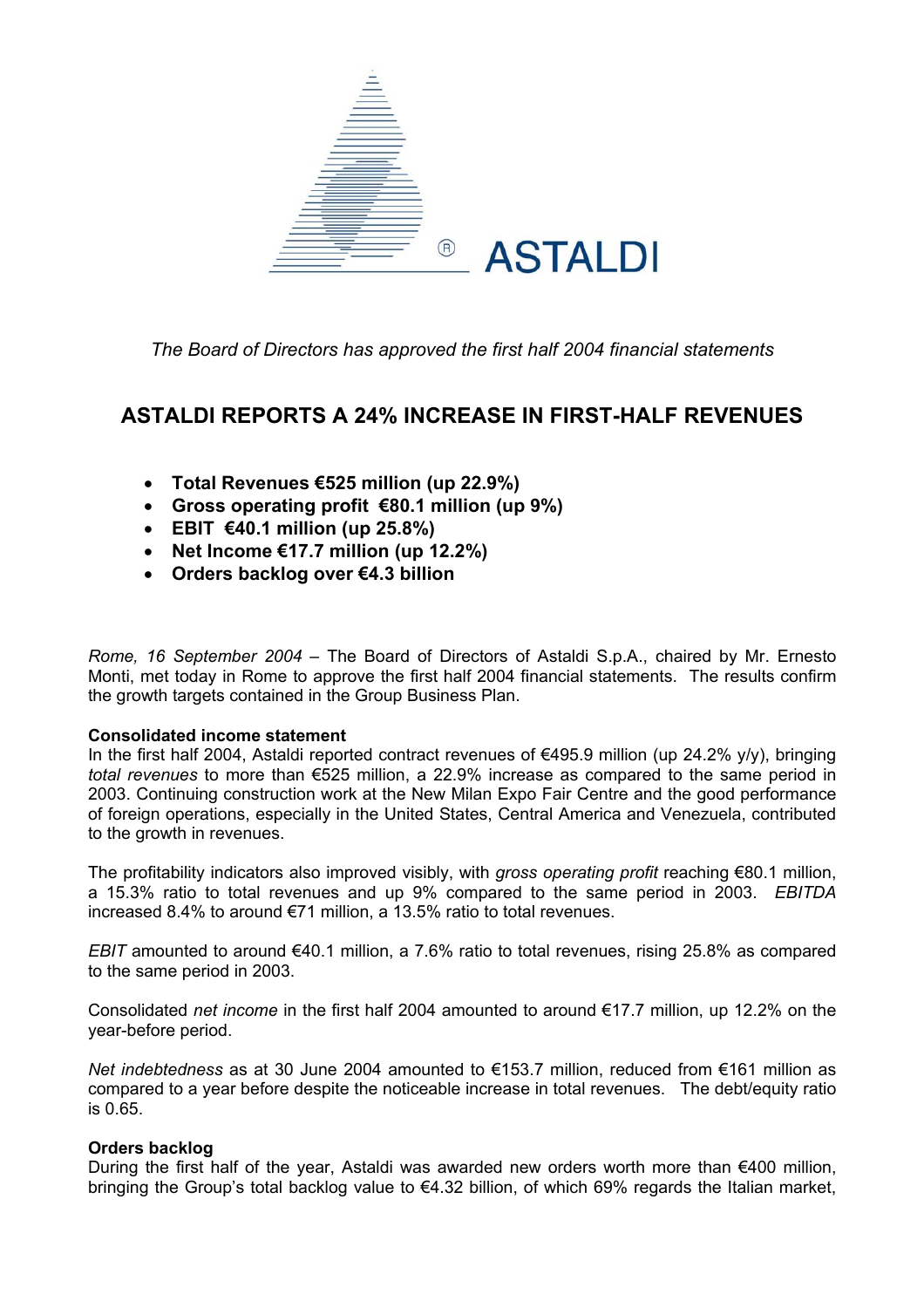mainly in the railway infrastructure sector, and 31% the foreign market, mostly in the Americas as well as in Romania and Turkey.

Astaldi Chief Executive Officer and Executive Deputy Chairman Vittorio Di Paola said, "The growth in total revenues, surpassing the €500 million mark in the first half of the year, allows us to confirm the one billion euro target for the entire year, while the steady improvement in profitability ratios and constant control over debt, together with quality of the contracts in the orders backlog, provide a solid basis for the Company's further development going forward."

Speaking of future growth, it should be pointed out that the orders backlog does not yet include major projects such as Line 5 of the Milan underground system, worth around €504 million, and the Appia Antica underpass in Rome, worth around €390 million, for which Astaldi has been nominated project-financing sponsor.

Furthermore, in July, as leader of a group of companies, Astaldi won the tender for the construction of a new Hospital in Naples ("Ospedale del mare"), including 25 years of non-health service operations, worth more than €660 million.

During today's meeting, the Astaldi Board of Directors likewise decided to propose to the next Ordinary Shareholders' Meeting that the authorization for the purchase and sale of own shares be renewed.

\* \* \*

Finally, as leader of a group of Italian and foreign companies, Astaldi has submitted the prequalifying tender application for the construction of the Straits of Messina Bridge. In addition to Astaldi with a 23% share, the other Italian companies comprising the group are Pizzarotti (12%), Vianini (12%), Consorzio Cooperative Costruzioni di Bologna (10%), Grandi Lavori Fincosit (4%), Maire Engineering (4%), and Ghella Costruzioni (1,99%). The foreigners are the Spanish companies Ferrovial Agroman S.A. and Necso Entrecanales Cubiertas S.A., with a 13% share each, and the Japanese company Nippon Steel Corporation with 7%. The engineering services have been assigned to the Japanese company Chodai Co. Ltd., the world's leading bridge design company whose projects include the Akshi Bridge, the longest suspension bridge built to date.

*For further details:* 

*ASTALDI Alessandra Onorati External Relations and Investor Relations Area Tel. +39 06 417 66 389* 

*PMS Giancarlo Frè Torelli Andrea Lijoi Livia Dall'Oglio Tel. +39 06 48 90 5000*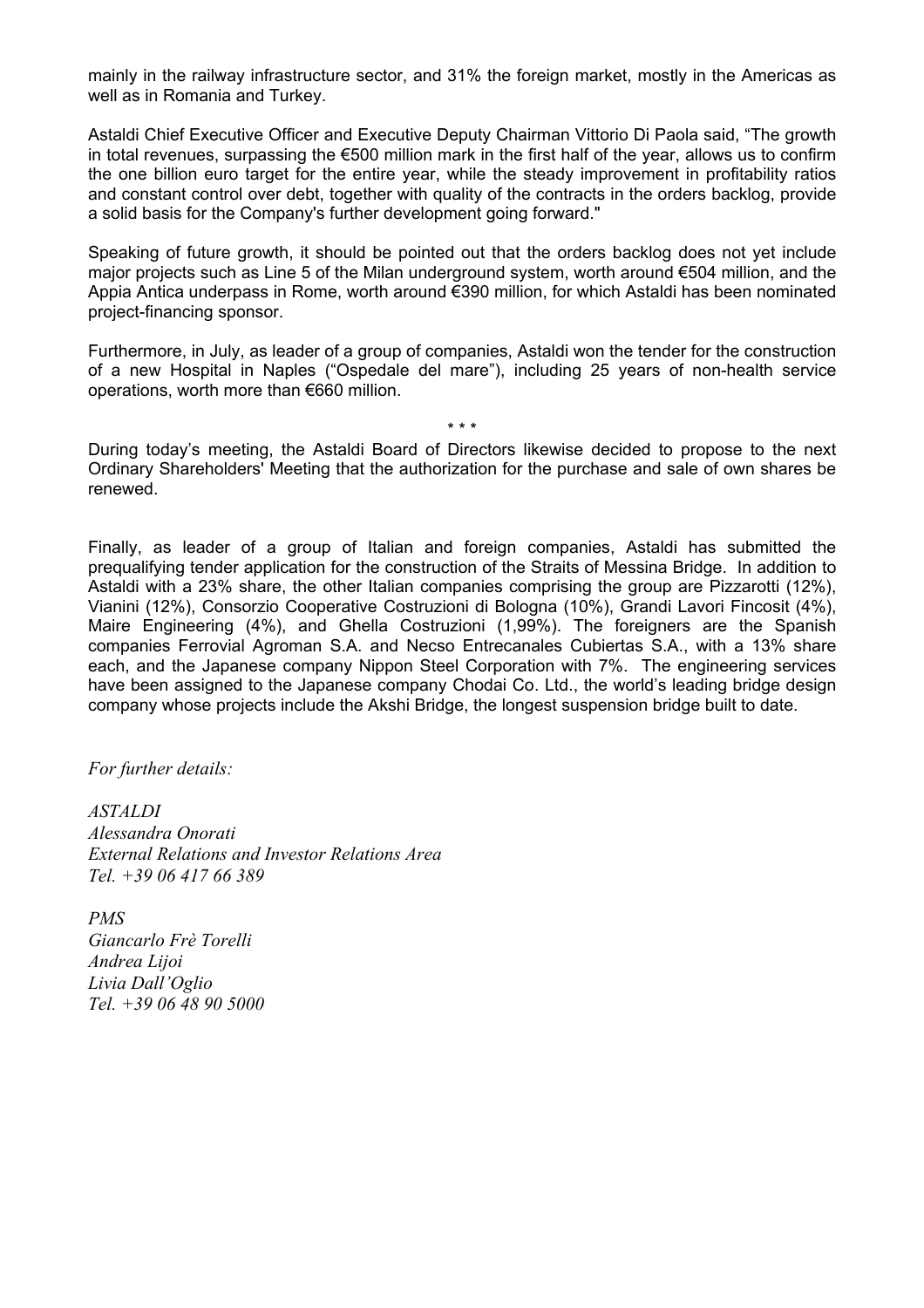## **Reclassified Consolidated Income Statement**

| (Euro/000)                                     | 1H 2004    | $\frac{1}{2}$ | 1H 2003    | $\frac{0}{0}$ |
|------------------------------------------------|------------|---------------|------------|---------------|
| Contract revenues                              | 495,913    | 94.4%         | 399,400    | 93.5%         |
| Other revenues                                 | 29,189     | 5.6%          | 27,899     | 6.5%          |
| <b>Total revenues</b>                          | 525,102    | 100.0%        | 427,299    | 100.0%        |
| Costs of production                            | (378, 952) | $(72.2\%)$    | (294, 570) | $(68.9\%)$    |
| <b>Added value</b>                             | 146,150    | 27.8%         | 132,729    | 31.1%         |
| Labour costs                                   | (66, 018)  | $(12.6\%)$    | (59, 193)  | $(13.9\%)$    |
| <b>Gross operating profit</b>                  | 80,132     | 15.3%         | 73,536     | 17.2%         |
| Other charges                                  | (9, 186)   | (1.7%)        | (8,067)    | (1.9%)        |
| Ebitda                                         | 70,946     | 13.5%         | 65,469     | 15.3%         |
| D&A                                            | (19, 359)  | (3.7%)        | (25, 652)  | $(6.0\%)$     |
| Provisions, write-downs and uses of risk funds | (11, 501)  | $(2.2\%)$     | (7,948)    | (1.9%)        |
| <b>Ebit</b>                                    | 40,086     | 7.6%          | 31,869     | 7.5%          |
| Interest charges                               | (12, 698)  | (2.4%)        | (11, 377)  | (2.7%)        |
| Equity write-downs                             | (2, 362)   | (0.4% )       | (1, 491)   | $(0.3\%)$     |
| Extraordinary income (charges)                 | (1, 289)   | $(0.2\%)$     | (1,807)    | (0.4%)        |
| <b>Profit before taxes</b>                     | 23,737     | 4.5%          | 17,194     | 4.0%          |
| Income taxes                                   | (4, 105)   | $(0.8\%)$     | (2, 274)   | $(0.5\%)$     |
| Prepaid taxes                                  | (1, 141)   | $(0.2\%)$     | 490        | 0.1%          |
| Net income for the period                      | 18,491     | 3.5%          | 15,410     | 3.6%          |
| Net (profit) loss oF minorities                | (809)      | $(0.2\%)$     | 352        | 0.1%          |
| <b>Group net income</b>                        | 17,682     | 3.4%          | 15,762     | 3.7%          |